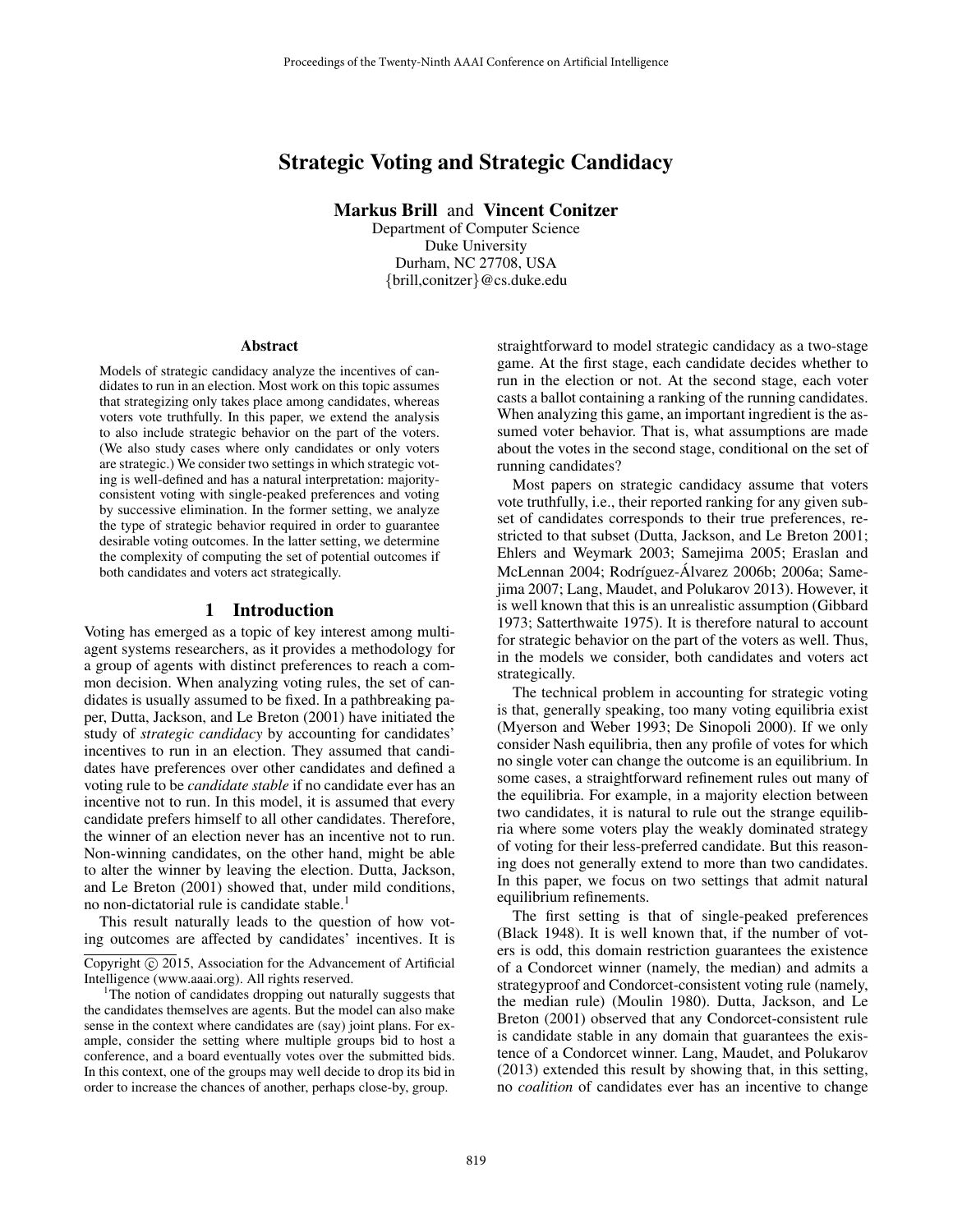their strategies as long as the Condorcet winner is running. We study the effect of strategic candidacy with singlepeaked preferences when the voting rule is *not* Condorcetconsistent. Our motivation is that the voting rules that are most widely used in practice, *plurality*, *plurality with runoff*, and *single transferable vote (STV)*, may fail to select the Condorcet winner, even for single-peaked preferences. We consider the class of *majority-consistent* voting rules, which are rules that, if there is a candidate that is ranked first by more than half the voters, will select that candidate. This class includes all Condorcet-consistent rules, but also other rules such as plurality, plurality with runoff, STV, and Bucklin. For this class, we show that under some assumptions on strategic behavior, the Condorcet winner does in fact end up being elected (though for other assumptions this does not hold).

The second setting is voting by successive elimination. This voting rule, which is often used in committees, proceeds by holding successive pairwise elections. In this setting, there is a particularly natural notion of strategic voting known as *sophisticated voting* (Farquharson 1969; Moulin 1983; Miller 1995). The outcomes of sophisticated voting (the so-called *sophisticated outcomes*) have been characterized by Banks (1985) for the case when all candidates run. Dutta, Jackson, and Le Breton (2002) extended the characterization result by Banks to the case of strategic candidacy. We study the computational complexity of the latter case and show that computing the set of sophisticated outcomes is NP-complete.

Due to space constraints, some proofs are omitted. They can be found in the full version of this paper.

#### 2 Preliminaries

This section introduces the concepts and notations that are used in the remainder of the paper. For a finite set  $X$ , let  $\mathcal{L}(X)$  denote the set of rankings of X, where a ranking is a binary relation on  $X$  that is complete, transitive, and antisymmetric. For a ranking  $R \in \mathcal{L}(X)$ ,  $top(R)$  denotes the top-ranked element according to R.

#### 2.1 Players and Preferences

Let  $C$  be a finite set of candidates and  $V$  a finite set of voters. Throughout this paper, we assume that  $|V|$  is odd.<sup>2</sup> The set P of *players* is given by  $P = C \cup V$ . We assume that  $C \cap V = \emptyset$ <sup>3</sup> Each player  $p \in P$  has preferences over the set of candidates, given by a ranking  $R_p \in \mathcal{L}(C)$ . For all candidates  $c \in C$ , we assume that the top-ranked candidate in  $R_c$  is c itself.<sup>4</sup> A preference profile  $R = (R_p)_{p \in P} \in \mathcal{L}(C)^P$ 

contains preferences for all players. For a player  $p \in P$  and two candidates  $a, b \in C$ , we write  $a \succeq_{p} b$  if  $(a, b) \in R_{p}$  and  $a \succ_p b$  if  $a \succeq_p b$  and  $a \neq b$ .

For a preference profile R and a candidate c, let  $V_R(c)$ denote the set of voters that have  $c$  as their top-ranked candidate, i.e.,  $V_R(c) = \{v \in V : top(R_v) = c\}$ . Moreover, for a candidate  $d \neq c$ , let  $V_R(c, d)$  denote the set of voters that prefer c to d, i.e.,  $V_R(c, d) = \{v \in V : c \succ_v d\}$ . Candidate c is a *majority winner in* R if  $|V_R(c)| > |V|/2$ , and c is a *Condorcet winner in* R if  $|V_R(c, d)| > |V|/2$  for all  $d \in C \setminus \{c\}$ . Note that both concepts ignore the preferences of candidates. Every preference profile can have at most one majority winner and at most one Condorcet winner. If a candidate is a majority winner in  $R$ , then it is also a Condorcet winner in R.

#### 2.2 Single-Peakedness

A well studied structural restriction on preferences is single-peakedness (Black 1958). Intuitively, preferences are single-peaked if the candidates can be ordered on a onedimensional spectrum in such a way that every voter has an ideal (most preferred) point on this spectrum, and preference is declining when moving away from this ideal point. Settings in which the assumption of single-peakedness seems reasonable include elections in which candidates correspond to numerical values (e.g., voting over a tax rate) or elections in which the candidates can be assigned positions on a onedimensional political spectrum (e.g., ranging from left-wing to right-wing political views). Our definition of a singlepeaked preference profile requires not only the preferences of voters, but also the preferences of candidates to be singlepeaked. The assumption that  $top(R_c) = c$  for every candidate c implies each candidate's ideal point coincides with their position on the spectrum.

Formally, let  $\triangleleft \in C \times C$  be a strict ordering of the candidates. A preference profile  $R = (R_p)_{p \in P}$  is *single-peaked with respect to*  $\triangleleft$  if the following condition holds for all  $a, b \in C$  and  $p \in P$ : if  $a \triangleleft b \triangleleft top(R_p)$  or  $top(R_p) \triangleleft b \triangleleft a$ , then b  $R_p$  a. For a preference profile  $\hat{R}$  that is single-peaked with respect to  $\triangleleft$ , the *median* of R is defined as the unique candidate c for which both  $\sum_{a \in C: a \triangleleft c} |V_R(a)| < |V|/2$  and  $\sum_{a \in C: c \triangleleft c} |V_R(a)| < |V|/2$ . It is well known that the me- $_{a\in C:\text{c}  $|V_R(a)| < |V|/2$ . It is well known that the me$ dian is a Condorcet winner in R.

Let  $c_1 \triangleleft c_2 \triangleleft \ldots \triangleleft c_m$  and let R be a preference profile that is single-peaked with respect to  $\triangleleft$ . The *peak distribution* of R with respect to  $\triangleleft$  is the vector of length m whose j-th entry is the number  $|V_R(c_j)|$  of voters that rank  $c_j$  highest.

#### 2.3 Voting Rules

A *voting rule* f maps a non-empty subset  $B \subseteq C$  of candidates and a profile of votes  $r = (r_v)_{v \in V} \in \mathcal{L}(B)$  to a candidate  $f(B, r) \in B$ . A voting rule f is *majority-consistent* if  $f(B,(R_v)_{v\in V}) = c$  whenever c is a majority winner in  $R|_B$ , and f is *Condorcet-consistent* if  $f(B,(R_v)_{v\in V})=c$ whenever c is a Condorcet winner in  $R|_B$ . Because majority winners are always Condorcet winners, (perhaps confusingly) Condorcet-consistency implies majority-consistency.

A *scoring rule* is a voting rule that is defined by a sequence  $s = (s^n)_{n \geq 1}$ , where for each  $n \in \mathbb{N}$ ,  $s^n =$ 

<sup>&</sup>lt;sup>2</sup>When the number of voters is even, a Condorcet winner is not guaranteed to exist even if preferences are single-peaked. However, in this case there will always be at least one *weak* Condorcet winner. The results in Section 3 extend to the setting with an even number of voters, with the role of the Condorcet winner taken over by one of the weak Condorcet winners, namely the one in whose favor the tie is broken.

<sup>&</sup>lt;sup>3</sup>For results without this assumption, see, e.g., (Dutta, Jackson, and Le Breton 2001; 2002).

<sup>4</sup>This assumption is known as *narcissism*. Without it, scenarios can arise where no candidate has an incentive to run.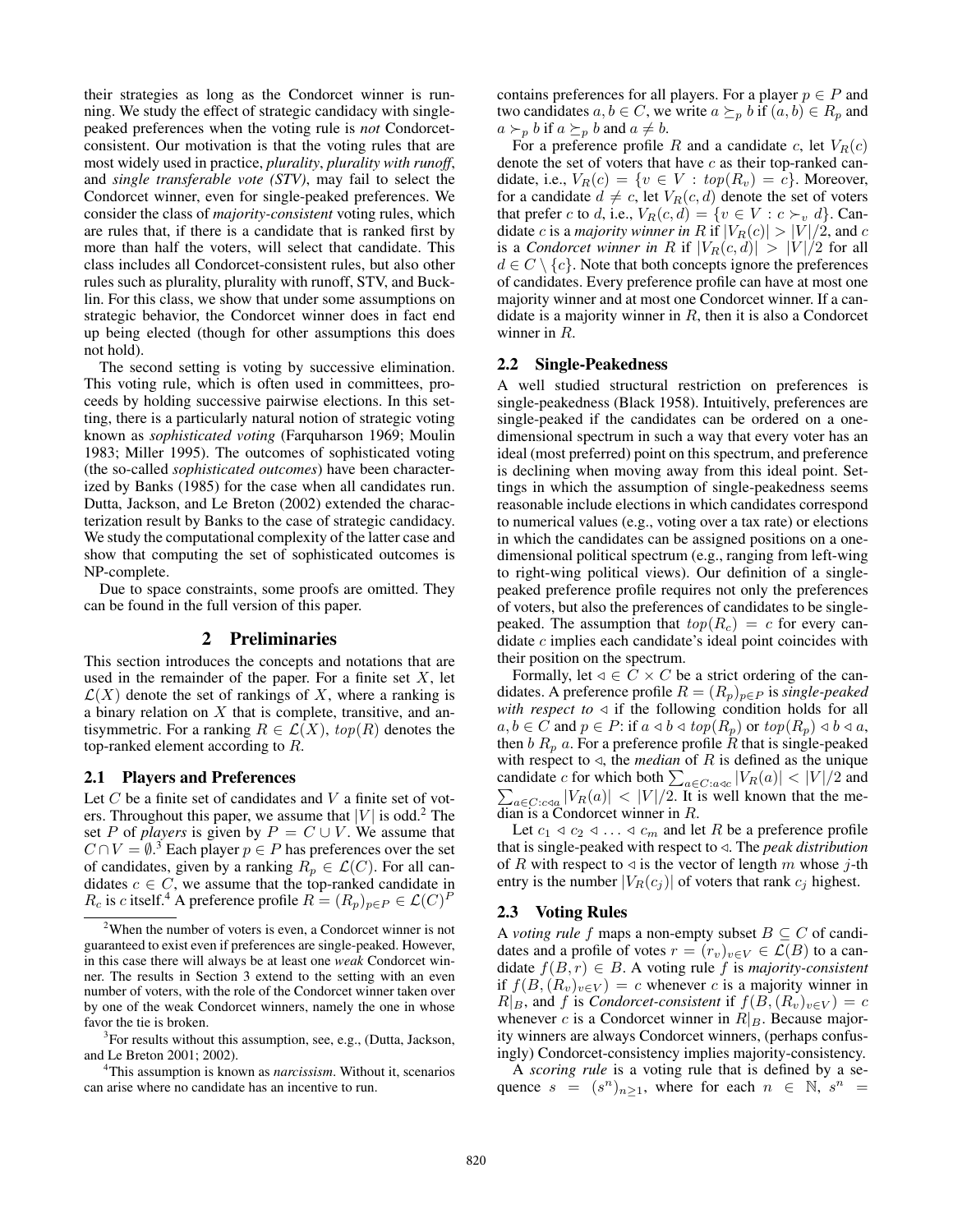$(s_1^n, \ldots, s_n^n) \in \mathbb{R}^n$  is a *score vector* of length *n*. For a preference profile R on k candidates, the score vector  $s^k$  is used to allocate points to candidates: each candidate receives a score of  $s_j^k$  for each time it is ranked in position j by a voter. (Again, preferences of candidates are ignored.) The scoring rule then selects the candidate with maximal total score. In the case of a tie, a fixed tiebreaking ordering is used. Prominent examples of scoring rules are *plurality*  $(s^n)$  $(1,0,\ldots,0)$ , *Borda's rule*  $(s^n = (n-1,n-2,\ldots,0))$ , and *veto*  $(s^n = (0, \ldots, 0, -1)).$ 

The plurality winner is a candidate maximizing  $|V_R(\cdot)|$ . Plurality is majority-consistent, but not Condorcetconsistent. Borda's rule and veto are not majority-consistent and (hence) not Condorcet-consistent.

#### 2.4 Candidacy and Voting as a Two-Stage Game

We consider the following two-stage game. At the first stage, each candidate decides whether to run in the election or not. At the second stage, each voter casts a ballot containing a ranking of the running candidates. Throughout, we consider *complete-information* games: the preferences of the candidates and voters are common knowledge among the candidates and voters. Hence, we do not need to model games as (pre-)Bayesian and strategies do not have to condition on the player's type.

Let  $S_p$  be the set of strategies of player p. Then for each candidate  $c \in C$ , the set  $S_c$  is given by  $\{0, 1\}$ , with the convention that 1 corresponds to "running" and 0 corresponds to "not running." For each voter  $v \in V$ , the set  $S_v$  consists of all functions

$$
s_v: 2^C \to \bigcup_{B \subseteq C} \mathcal{L}(B)
$$

that map a subset  $B \subseteq C$  of candidates to a ranking  $s_v(B) \in$  $\mathcal{L}(B)$ . The interpretation is that  $s_v(B)$  is the vote of voter v when the set of running candidates is  $B$ . In particular, each S<sub>v</sub> contains a strategy that corresponds to *truthful voting* for voter v: this strategy maps every set B to the ranking  $R_v|_{B}$ . In general, however, a voter can rank two candidates differently depending on which other candidates run.

We are now ready to define the outcomes of the game. A *strategy profile*  $s = (s_p)_{p \in P}$  contains a strategy for every player. Given a strategy profile  $s$  and a voting rule  $f$ , define  $C(s) = \{c \in C : s_c = 1\}$  (the set of running candidates<sup>5</sup>) and  $r(s) = (s_v(C(s)))_{v \in V} \in \mathcal{L}(C(s))^V$  (the votes cast for this set of running candidates). The outcome  $o_f(s)$  of s under f is then given by  $o_f(s) = f(C(s), r(s))$ .

### 2.5 Equilibrium Concepts

Let  $s = (s_p)_{p \in P}$  be a strategy profile. For a subset  $\tilde{P} \subseteq P$ and a profile of strategies  $s'_{\tilde{P}} = (s'_{p})_{p \in \tilde{P}}$  for players in  $\tilde{P}$ , let  $(s'_{\tilde{P}}, s_{-\tilde{P}})$  denote the strategy profile where each player  $p \in \tilde{P}$  plays strategy  $s_p'$  and all remaining players play the

same strategy as in  $s$ . Fix a voting rule  $f$  and a preference profile R. For a strategy profile s and a subset  $\tilde{P} \subseteq P$  of players, say that s is  $(R, f)$ *-deviation-proof w.r.t.*  $\tilde{P}$  if for all  $s'_{\tilde{P}}$ , there exists  $p \in \tilde{P}$  such that

$$
o_f(s) \succeq_p o_f(s'_{\tilde{P}}, s_{-\tilde{P}}).
$$

For a strategy profile  $s = (s_p)_{p \in P}$ , we sometimes write  $s = (s_C, s_V)$ , where  $s_C = (s_c)_{c \in C}$  is the profile of candidate strategies and  $s_V = (s_v)_{v \in V}$  is the profile of voter strategies. We can now define equilibrium behavior for both candidates and voters.

Definition 1. *Let* R *be a preference profile and let* f *be a voting rule.* A strategy profile  $s = (s_C, s_V)$  is

- *a C*-equilibrium for *R* under *f* if *s* is  $(R, f)$ -deviation*proof w.r.t.*  $\{c\}$  *for all*  $c \in C$ *;*
- *a* strong *C*-equilibrium for *R* under  $f$  *if*  $s$  *is*  $(R, f)$  $deviation\text{-}proof w.r.t. C' for all C' \subseteq C;$
- *a* V-equilibrium for *R* under *f* if for every  $s_C \in$  $\{0,1\}^C$ ,  $(s_C', s_V)$  *is*  $(R, f)$ -deviation-proof w.r.t.  $\{v\}$  for *all*  $v \in V$ ;
- *a* strong *V*-equilibrium for *R* under *f* if for every  $s_C \in$  $\{0,1\}^C$ ,  $(s_C, s_V)$  *is*  $(R, f)$ -deviation-proof w.r.t.  $V'$  for  $\partial$ *all*  $V' \subseteq V$ .

We omit the reference to R and f if the preference profile or the voting rule is known from the context. In a  $C$ equilibrium, no candidate can achieve a more preferred outcome by unilaterally changing their strategy. In a strong C-equilibrium, no coalition of candidates can change the outcome in such a way that every player in the coalition prefers the new outcome to the original one. Thus, (strong) C-equilibria correspond to (strong) Nash equilibria when strategies of voters are assumed to be fixed. For voters, the equilibrium notions are more demanding: In order to be considered a (strong)  $V$ -equilibrium, the strategies of voters are required to form a (strong) Nash equilibrium for every subset  $B \subseteq C$  of running candidates.

It is instructive to relate these definitions to established game-theoretic solution concepts for extensive-form games, such as subgame-perfect equilibrium and subgame-perfect strong equilibrium. A strategy profile s is a *subgame-perfect equilibrium* of a game G if for any subgame  $G' \subseteq G$ , the restriction of  $s$  to  $G'$  is a Nash equilibrium of  $G'$ , and it is a *subgame-perfect strong equilibrium* if for any subgame  $G' \subseteq G$ , the restriction of s to  $G'$  is a strong Nash equilibrium of  $G'$ . In the candidacy game, every subgame (other than the game itself) corresponds to a voting game that takes place after the candidates have decided whether or not to run. Thus, a proper subgame can be identified with the set of candidates that run in this subgame.

For candidates, playing a subgame-perfect equilibrium is not a stronger requirement than playing a Nash equilibrium, because the only subgame in which they play is the entire game itself. For voters, on the other hand, playing a subgame-perfect equilibrium entails playing a Nash equilibrium for every possible set of running candidates. Therefore, we have the following.

<sup>&</sup>lt;sup>5</sup>If  $C(s) = \emptyset$ , define  $o_f(s) = \top$ . We assume that each candidate prefers himself to the outcome  $\top$ . This assumption ensures that at least one candidate will run whenever candidates act strategically.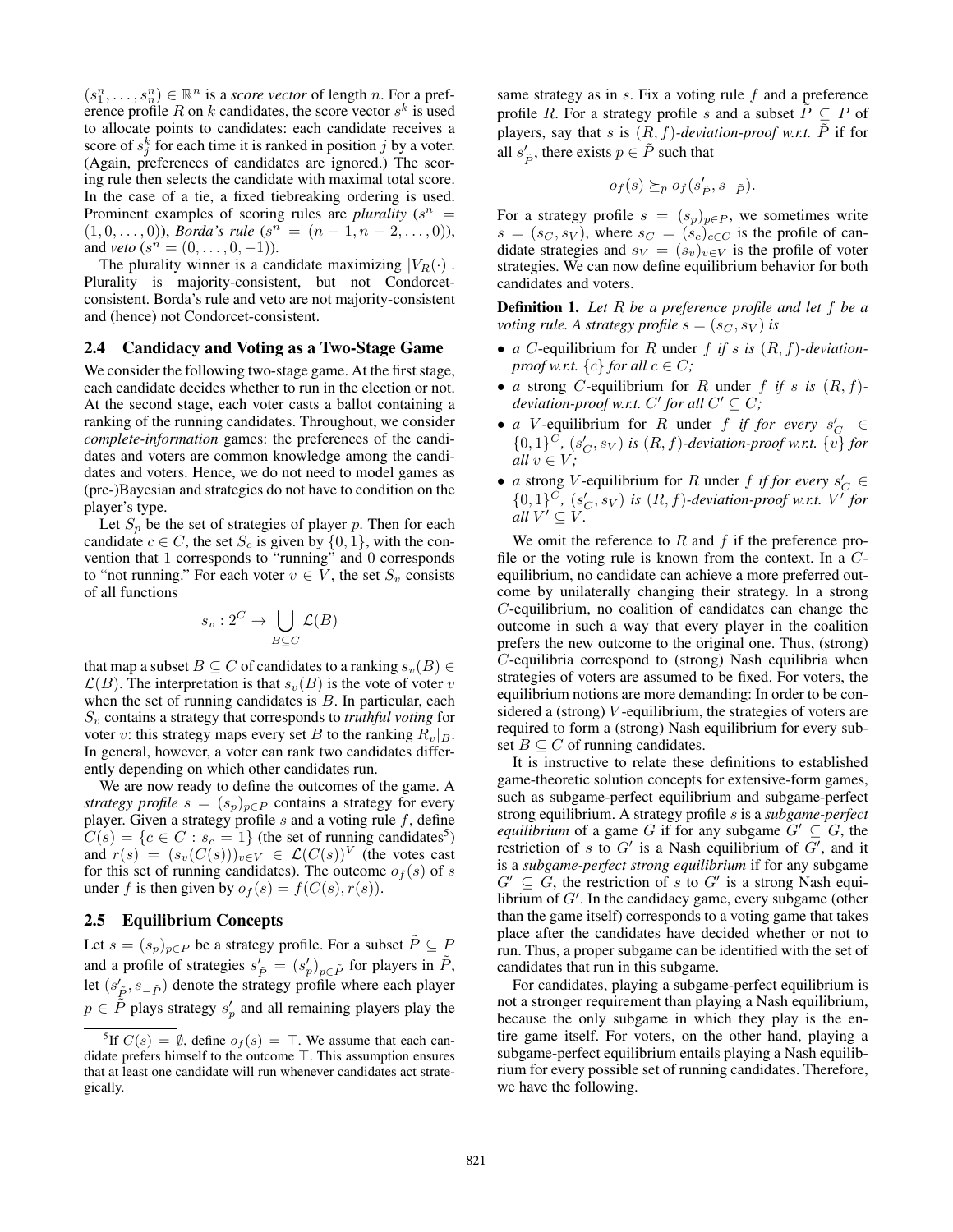Fact 1. *A strategy profile is a subgame-perfect equilibrium of the candidacy game if and only if it is both a* C*equilibrium and a* V *-equilibrium.*

For subgame-perfect *strong* equilibria, one implication is straightforward.

Fact 2. *Every subgame-perfect strong equilibrium of the candidacy game is both a strong* C*-equilibrium and a strong* V *-equilibrium.*

However, the other direction does not hold in general, because even if coalitions of either one type of players cannot successfully deviate, it is possible that a mixed coalition including players of both types can.

Splitting up the equilibrium definitions into separate requirements for C and V allows us to capture scenarios in which only players of one type (candidates or voters) act according to the corresponding equilibrium notion. In Section 3 we will analyze which combinations of equilibrium notions yield desirable outcomes. We will present both positive results, stating that a desirable outcome will be selected whenever a strategy profile meets a certain combination of equilibrium conditions, and negative results, stating that undesirable outcomes may be selected even if certain equilibrium conditions hold.

In sufficiently general settings, the existence of solutions is not guaranteed for any of the equilibrium concepts in Definition 1.<sup>6</sup> However, for all the positive results in Section 3, we also show that every preference profile admits a strategy profile that meets the corresponding equilibrium conditions.

# 3 Majority-Consistent Voting Rules and Single-Peaked Preferences

In this section, we assume that preference profiles are singlepeaked with respect to a given order  $\triangleleft$ . (If the order is not part of the input, it can be computed in polynomial time (Bartholdi, III and Trick 1986; Escoffier, Lang, and Öztürk 2008).) Note that our definition of single-peakedness in Section 2.1 also requires the preferences of *candidates* to be single-peaked with respect to  $\triangleleft$ . Given that the preferences of voters are single-peaked with respect to  $\triangleleft$ , this does not appear to be an unreasonable assumption.

We are interested in the following question: which requirements on the strategies of players are sufficient for the Condorcet winner (which is guaranteed to exist) to be the outcome? For Condorcet-consistent rules, the answer to this question is relatively straightforward (Lang, Maudet, and Polukarov 2013). However, as we have argued in the introduction, most rules that are typically used in practice are majority-consistent, but not Condorcet-consistent. The simplest and most important such rule is plurality.

It is easy to construct a plurality election in which some candidates have an incentive not to run (assuming truthful voting).

Example 1. *Consider a single-peaked preference profile* with candidates  $a \triangleleft b \triangleleft c$  and peak distribution<sup>7</sup> (3, 2, 4). *Under truthful voting, the plurality winner is* c*. However, if candidate* a *does not run, the three voters in*  $V_R(a)$  *rank candidate* b *first, making* b *the plurality winner. By singlepeakedness, candidate* a *prefers* b *to* c*.*

This example also shows that plurality can fail to select the Condorcet winner when all candidates run and all voters vote truthfully. The next example shows that requiring both candidates and voters to play subgame-perfect equilibrium strategies is still not sufficient for the Condorcet winner to be chosen.

Example 2. *Consider a single-peaked preference profile with candidates*  $a \triangleleft b \triangleleft c \triangleleft d \triangleleft e$  *and peak distribution* (11, 3, 3, 3, 3)*. The Condorcet winner is* b*. Let* s *be the strategy profile in which*  $s_x = 1$  *for all*  $x \in \{a, b, c, d, e\}$  *and*  $s_y$ *is "truthful voting" for all voters v. Then*  $o_{\text{plurality}}(s) = a$ *and no candidate other than* a *can change that outcome by unilaterally deviating. Therefore,* s *is a* C*-equilibrium. To see that* s *is also a* V *-equilibrium, we need to check that "truthful voting" is deviation-proof for every subset of running candidates. Deviation-proofness clearly holds whenever at most two candidates run. If at least three candidates run, single-peakedness implies that the leftmost running candidate has a plurality score of at least* 11*, whereas each other running candidate has a score of at most* 9*. Thus, no voter can change the outcome by unilaterally deviating.*

We go on to show that the Condorcet winner *will* be chosen if we require stronger equilibrium notions. We first analyze strong V -equilibria. Note that this result does not require single-peaked preferences.<sup>8</sup>

Theorem 1. *Let* R *be a preference profile with Condorcet winner* c <sup>∗</sup> *and let* f *be a majority-consistent voting rule.*

- $(i)$  If  $R|_B$  has a Condorcet winner for every nonempty sub*set*  $B \subseteq C$ *, then there exists a subgame-perfect strong equilibrium (and hence a strategy profile that is both a strong* C*-equilibrium and a strong* V *-equilibrium) for* R *under* f *in which all candidates run.*
- (ii) *If* s *is a strong* V *-equilibrium for* R *under* f *with*  $s_{c^*} = 1$ *, then*  $o_f(s) = c^*$ *.*

The proof of part  $(i)$  consists in showing that the following strategy profile is a subgame-perfect strong equilibrium: all candidates run and all voters, when faced with a set  $B \subseteq C$  of running candidates, rank the Condorcet winner in  $R|_B$  first. The main idea of the proof of  $(ii)$  is that a strategy profile s with  $s_{c^*} = 1$  and  $o_f(s) = x \neq c^*$  cannot be a strong *V*-equilibrium, as it is not deviation-proof w.r.t.  $V_R(c^*, x)$ . The following example illustrates this.

Example 3. *Let* R *be a single-peaked preference profile with candidates*  $a \leq b \leq c \leq d$  *and peak distribution* 

<sup>6</sup> Subgame-perfect equilibria are guaranteed to exist if one allows for *mixed strategies* and extends the preferences of players to the set of all probability distributions over  $C \cup \{\top\}$  in an appropriate way.

 $7$ We often simplify examples with single-peaked preference profiles by specifying the peak distribution only. This piece of information is clearly sufficient to identify both the Condorcet winner and, in the absence of ties, the plurality winner.

<sup>&</sup>lt;sup>8</sup>In particular, note that Theorem 1 does not make any assumptions on the preferences of candidates (other than narcissism).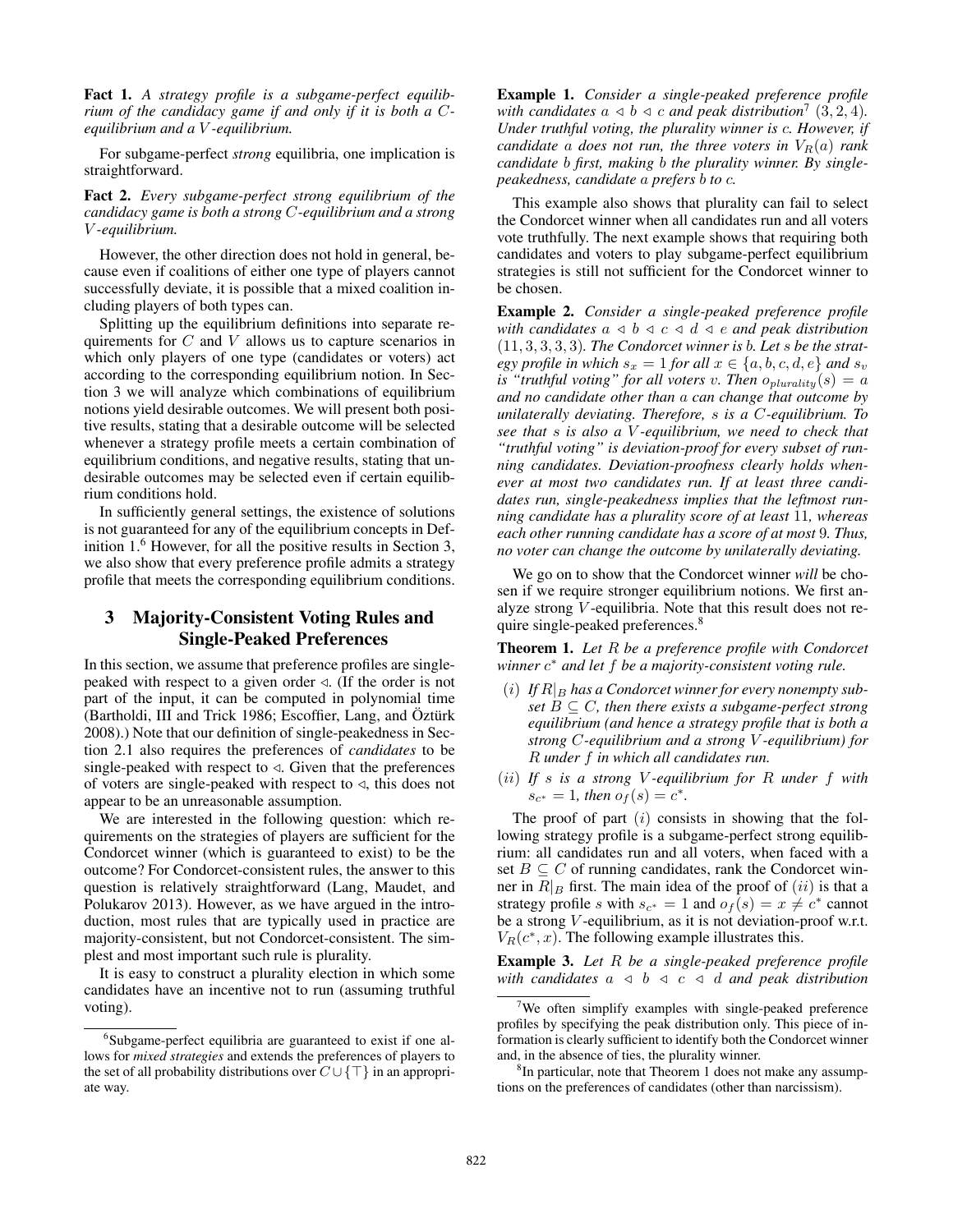(2, 1, 2, 4)*. The Condorcet winner is* c*. Consider the strategy profile* s *in which all candidates run and all voters vote truthfully. Then*  $o_{plurality}(s) = d$ . If all voters in  $V_R(c, d) =$  $V_R(a) \cup V_R(b) \cup V_R(c)$  *deviate and rank c first, the outcome changes to* c*.*

We remark that part  $(ii)$  of Theorem 1 can be generalized<sup>9</sup> by observing that it is sufficient for  $f$  to satisfy the following condition, which is considerably weaker than majorityconsistency:

Whenever a set  $V' \subseteq V$  of voters forms a majority (i.e.,  $|V'| > |V|/2$ , then for every candidate  $a \in C$  that is running and every profile of votes for voters in  $V \setminus V'$ , the voters in  $V'$  can vote in such a way that candidate  $a$ is chosen.

It can be shown that all unanimous C2 functions (Fishburn 1977) satisfy this property.

The following corollary summarizes the consequences of Theorem 1 for single-peaked preference profiles.

Corollary 1. *Let* R *be a single-peaked preference profile with Condorcet winner* c <sup>∗</sup> *and let* f *be a majority-consistent voting rule.*

- (i) *There exists a subgame-perfect strong equilibrium (and hence a strategy profile that is both a strong Vequilibrium and a strong* C*-equilibrium) for* R *under* f*.*
- (ii) *If* s *is a strong* V *-equilibrium and a* C*-equilibrium (strong or not) for* R *under* f, then  $o_f(s) = c^*$ .

We provide two examples to show that the statements of Corollary 1 do not hold for rules that are not majorityconsistent.

Example 4. *Let* R *be a single-peaked preference profile with candidates*  $a \triangleleft b \triangleleft c$  *and peak distribution* (5, 0, 4)*.* If f *is Borda's rule, there does not exist a strong* V *-equilibrium (and hence no subgame-perfect strong equilibrium). To see this, consider the case where all candidates run. Observe that in any strong* V *-equilibrium, the outcome would have to be* a*. (Suppose the outcome is not* a*. Then, the five voters in*  $V_R(a)$  *can jointly deviate and change the outcome to a. They can do this by having one voter voting*  $a \succ b \succ c$ , and *the remaining four voters voting exactly the opposite rankings of the voters in*  $V_R(c)$ *.) However, there is no strong Vequilibrium that yields outcome* a*. This is because the voters* in  $V_R(c)$  prefer both other alternatives to a, and—no mat*ter how the voters in*  $V_R(a)$  *vote—the voters in*  $V_R(c)$  *can jointly deviate and achieve an outcome other than* a*. (One of* b *and* c *will obtain a score of at least* 3 *from the voters in*  $V_R(a)$ *. Without loss of generality, suppose it is b. Then the voters in*  $V_R(c)$  *can all vote*  $b \succ c \succ a$ *, making b win.*)

Example 5. *Let* R *be a single-peaked preference profile with candidates*  $a \leq b \leq c$  *and five voters: three voters have preferences*  $a > b > c$  *and two voters have preferences*  $b \succ c \succ a$ *. The Condorcet winner is a. Let* f *be the voting rule veto*<sup>10</sup> *and let* s *be the strategy profile where all candidates run and all voters vote truthfully. Then,*  $o_f(s) = b$ *. Moreover, s is a strong C-equilibrium and a strong* V *-equilibrium. The former holds because any deviation involving* a *does not change the outcome (provided* b *still runs), and* c *can only change the outcome to the less preferred alternative* a*. For the latter, the only interesting case is when all three candidates run. In this case, the two voters in*  $V_R(b)$  *have no incentive to deviate from truthful voting (their favorite candidate is winning) and there is no way for the three voters in*  $V_R(a)$  *to jointly deviate and achieve outcome* a*. (They can change the outcome to* c *by voting*  $a \succ c \succ b$ , but they prefer b to c.) It can further*more be shown that, when all candidates run,* every *strong* V *-equilibrium yields outcome* b*.*

We now move to the case where *candidates* play a strong equilibrium. If voters vote truthfully, the outcome will be the Condorcet winner.

Theorem 2. *Let* R *be a single-peaked preference profile with Condorcet winner* c <sup>∗</sup> *and let* f *be a majority-consistent voting rule.*

- (i) *There exists a strong* C*-equilibrium for* R *under* f *where all voters vote truthfully.*
- (ii) *If* s *is a strong* C*-equilibrium for* R *under* f *where all voters vote truthfully, then*  $o_f(s) = c^*$ .

*Proof.* For  $(i)$ , let s be the strategy profile in which only  $c^*$  runs and all voters vote truthfully. We show that this is a strong  $C$ -equilibrium for  $R$  under  $f$ . Suppose, for the sake of contradiction, that  $\tilde{C} \subseteq C$  is a coalition of candidates that can, by changing its strategies, make alternative  $a \neq c^*$ win, and moreover that all candidates in  $\tilde{C}$  prefer a to  $c^*$ . Define  $C^- = \{c \in C : c \triangleleft c^*\}$  and  $C^+ = \{c \in C : c \triangleleft c^*\}$  $c^* \triangleleft c$ , and without loss of generality suppose that  $a \in$ C <sup>−</sup>. Because candidates' preferences are single-peaked and they rank themselves first, it follows that  $\tilde{C} \subseteq C^-$ . But this implies that still, no candidate in  $C^+$  runs. Hence, all voters with  $top(R_v) \in C^+ \cup \{c^*\}$  still rank  $c^*$  first (since they vote truthfully), and because  $f$  is majority-consistent, it follows that  $c^*$  wins. This gives us the desired contradiction.

For  $(ii)$ , let s be a strong C-equilibrium for R under f where all voters vote truthfully. Consider the set  $C(s)$  of candidates that are running under s. Define  $C_s^- = \{c \in$  $C(s) : c \triangleleft c^*$  and  $C_s^+ = \{c \in C(s) : c^* \triangleleft c\}$ . Assume for the sake of contradiction that  $o_f(s) = a \neq c^*$ . Without loss of generality, suppose that  $a \in C_s^-$ . Consider the set  $\tilde{C} = C_s^+ \cup \{c^*\}$ . Define  $s'_{\tilde{C}} = (s'_c)_{c \in \tilde{C}}$  by

$$
s'_c = \begin{cases} 1 & \text{if } c = c^* \\ 0 & \text{if } c \in C_s^+ \end{cases}
$$

<sup>&</sup>lt;sup>9</sup>Sertel and Sanver (2004) prove a similar result in the (standard) setting where all candidates are assumed to run. A further strengthening of part  $(ii)$  of Theorem 1 was pointed out to us by François Durand: Instead of requiring that voters play a strong  $V$ equilibrium for every subset of running candidates, it is sufficient to require voters to play a strong V -equilibrium *only in those subgames that actually allow strong* V *-equilibria* (and to not make any assumptions on voter behavior otherwise).

 $10$ Veto does not only violate majority-consistency, but also the weaker property defined after Theorem 1.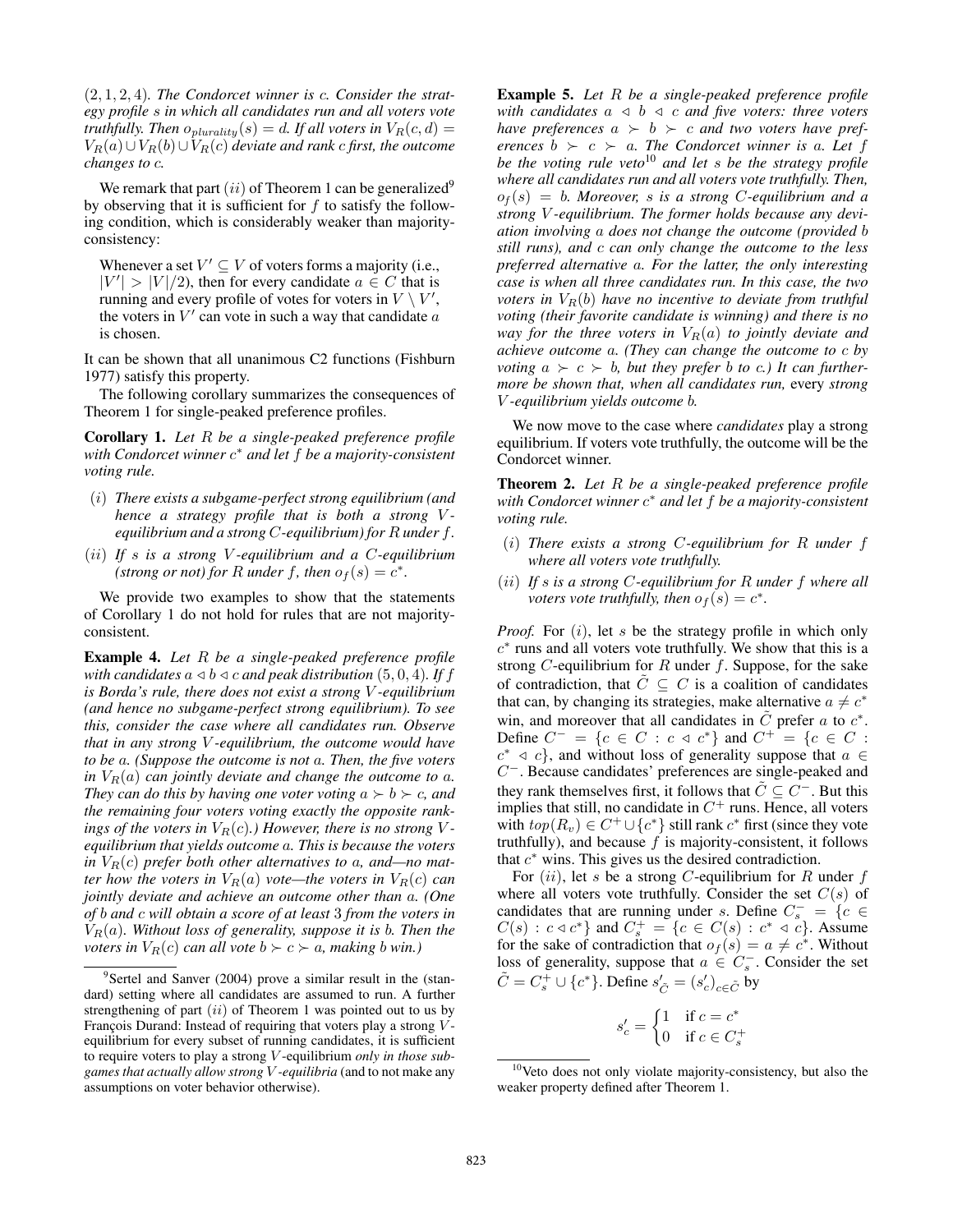and observe that  $o_f(s'_{\tilde{C}}, s_{\tilde{-C}}) = c^*$ . The reason for the latter is that (1) the set of voters v with  $top(R_v) = c^*$  or  $c^* \triangleleft top(R_v)$  forms a majority, (2) all of these voters satisfy  $top(R_v|_{C(s'_{\tilde{C}}, s_{-\tilde{C}})}) = c^*$ , and (3) all voters vote truthfully by assumption. Moreover, single-peakedness implies that all candidates in  $\tilde{C}$  prefer  $c^*$  to a. Therefore, s is not  $(R, f)$ deviation-proof w.r.t.  $\tilde{C}$ , contradicting the assumption that s is a strong  $C$ -equilibrium.  $\Box$ 

Example 6. *Consider again the preference profile* R *and the strategy profile* s *from Example 3. If both* a *and* b *deviate to "not running," the outcome (under plurality) changes from* d *to* c*. Therefore,* s *is not a strong* C*-equilibrium.*

Similar to the case of Theorem 1, we now provide examples that show that Theorem 2 cannot be generalized in certain ways. Example 7 shows that Theorem 2 does not hold for Borda's rule (which is not majority-consistent), and Example 8 shows that Theorem 2 does not hold if the preferences of candidates are not single-peaked.

Example 7. *Consider a single-peaked preference profile with candidates*  $a \leq b \leq c$  *and five voters: three voters have preferences*  $a \succ b \succ c$  *and two voters have preferences*  $b \succ c \succ a$ *. The Condorcet winner is a. Let s be the strategy profile where*  $s_a = s_b = s_c = 1$  *and*  $s_v$  *is "truthful voting" for all voters* v*. It is easily verified that* s *is a strong C*-equilibrium and  $o_{Borda}(s) = b$ *. In fact, it can be checked that the Condorcet winner is not chosen in* any *strong* C*-equilibrium with truthful voting. (The only other strong* C*-equilibrium under truthful voting has candidates* b *and* c *running and also yields outcome* b*.)*

Example 8. *Consider the following preference profile with candidates* a, b, c *and* 14 *voters: four voters have preferences*  $a \succ b \succ c$ , four voters have preferences  $b \succ a \succ c$ , *and six voters have preferences*  $c > b > a$ . The prefer*ences of the candidates are such that* a *prefers* c *over* b *and* b *prefers* c *over* a*. Whereas the preferences of the voters are single-peaked with respect to the ordering*  $a \triangleleft b \triangleleft c$ *, this is not true for the preferences of the candidates. (Therefore, this profile is not single-peaked according to the definition in Section 2.1.) The Condorcet winner is* b *and the Condorcet loser is* c*. Let* s *be the strategy profile where all candidates run and all voters vote truthfully. It is easily verified that* s *is a strong C-equilibrium and*  $o_{\text{plurality}}(s) = c$ . In fact, "ev*erybody running" is the only strong* C*-equilibrium under truthful voting.*

Since Theorem 1 already covers the case where *both* voters and candidates play a strong (subgame-perfect) equilibrium, only one case is left to consider: candidates playing a strong C-equilibrium, and voters merely playing a V -equilibrium. The following example shows that these requirements are *not* sufficient for the Condorcet winner to be chosen.

Example 9. *Consider a single-peaked preference profile with candidates*  $a \triangleleft b \triangleleft c$  *and peak distribution*  $(1, 1, 1)$ *. The Condorcet winner is* b*. Let* s *be a strategy profile with*

|                         | strong<br>$V$ -eq. | $V$ -eq. | truthful<br>voting |
|-------------------------|--------------------|----------|--------------------|
| strong                  | yes                | no       | yes                |
| $C$ -equilibrium        | (Cor. 1)           | (EX. 9)  | (Thm. 2)           |
| $C$ -equilibrium        | yes                | no       | no                 |
|                         | (Cor. 1)           | (EX. 2)  | (EX. 2)            |
| naive candidacy         | yes                | no       | no                 |
| $(s_c = 1 \ \forall c)$ | (Thm. 1)           | (EX. 2)  | (Ex. 1 & 2)        |

Table 1: Overview of results. A table entry is "yes" if every strategy profile that satisfies the corresponding row and column conditions yields the Condorcet winner under every majority-consistent voting rule. Moreover, for every "yes" entry, a strategy profile satisfying the conditions is guaranteed to exist.

 $s_c = 1$  *and voter strategies*  $s_v$  *that satisfy* 

$$
top(s_v(B)) = \begin{cases} c & \text{if } c \in B \\ top(R_v|_B) & \text{otherwise} \end{cases}
$$

*for each*  $B \subseteq C$ *. That is, all three voters rank c first whenever* c *runs, and vote truthfully otherwise.*<sup>11</sup> *Obviously,*  $o_{\text{plurality}}(s) = c$ . We claim that *s* is both a V-equilibrium *and a strong* C*-equilibrium. For the former, we distinguish two cases: If* c *runs, then all voters rank* c *first and no voter can change the outcome by unilaterally deviating. If* c *does not run, then at most two candidates run and no voter can benefit by voting for their less preferred candidate. For the latter, no coalition of candidates can change the outcome in such a way that all members of the coalition prefer the new outcome to* c*. (Such a coalition would need to include candidate* c*, who has no incentive to deviate.)*

The phenomenon illustrated in this example is perhaps somewhat surprising: Assuming that candidates play a strong  $C$ -equilibrium, both truthful voting and strong  $V$ equilibrium voting yields the desirable outcome; however, V -equilibrium voting—a notion of sophistication that might appear to be "in between" the other two notions—does not. Table 1 summarizes the results of this section.

### 4 Computing the Candidate Stable Set

In this section, we study a voting rule known as *voting by successive elimination (VSE)*. In particular, we will be interested in the computational complexity of computing outcomes under VSE if both candidates and voters act strategically. We do not require single-peaked preferences, but in order to avoid majority ties, we still assume that the number

<sup>&</sup>lt;sup>11</sup>Note that the voter v with  $top(R_v) = a$  plays a weakly dominated strategy, because  $c$  is her least preferred alternative. This can be avoided by introducing a fourth candidate d with  $c \triangleleft d$  and  $V_R(d) = \emptyset.$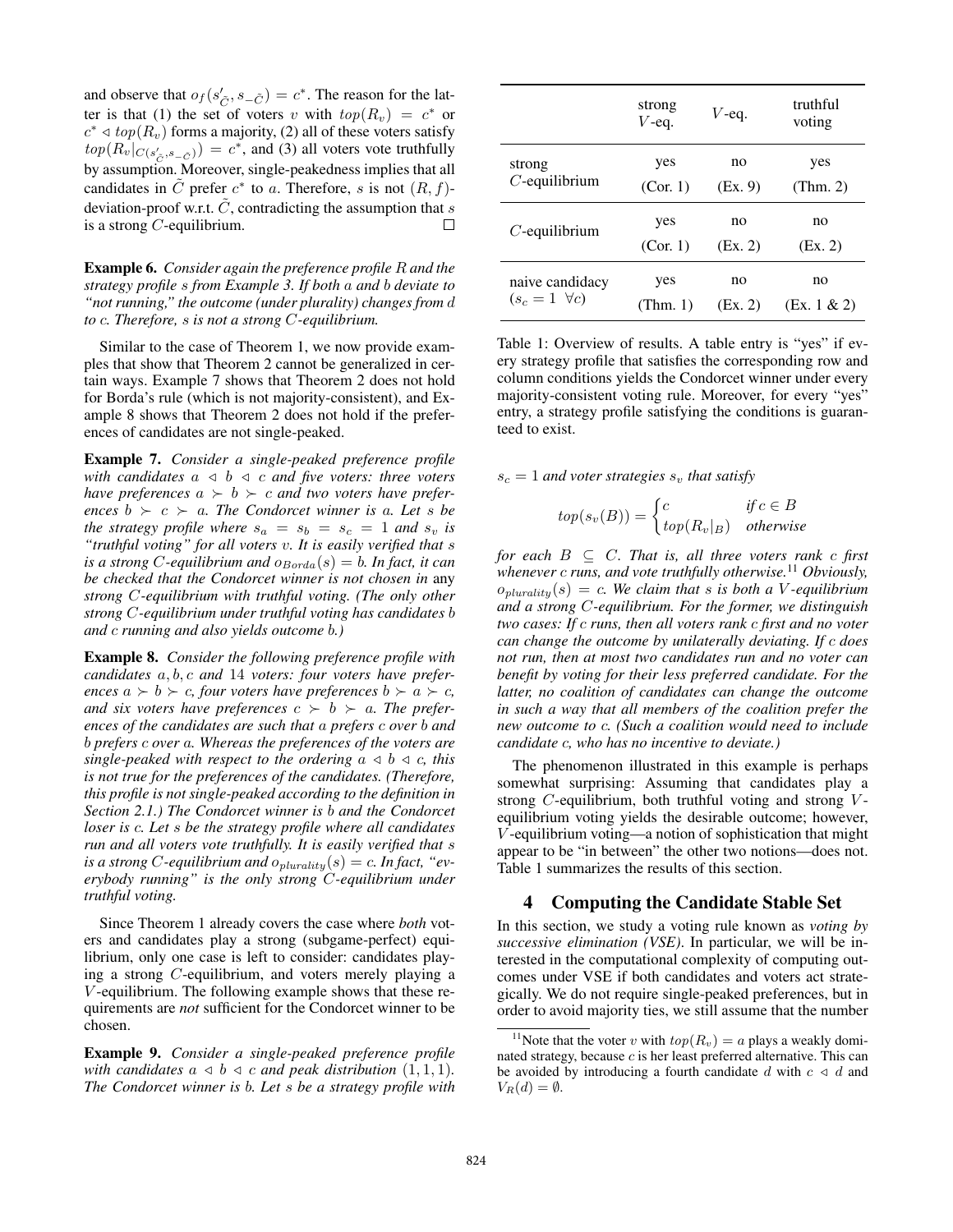of voters is odd. VSE takes as input an ordering  $\sigma \in \mathcal{L}(C)$ of the candidates. The rule proceeds by holding successive pairwise elections. In a pairwise election, there are two candidates a and b and every voter  $v \in V$  votes for exactly one of the two candidates. The winner of a pairwise election is the candidate that gets the majority of votes.

For a given subset  $B \subseteq C$  of candidates with  $|B| \geq 2$ , VSE works as follows. Label the candidates such that  $\sigma|_B =$  $(c_1, c_2, \ldots, c_{|B|})$ . In the first round, there is a pairwise election between  $c_1$  and  $c_2$ . The winner of this election proceeds to the second round, where he faces  $c_3$ . The winner of this election then faces  $c_4$ , and so on. VSE selects the winner of round  $|B| - 1$ .

Truthful voting for a voter v with preferences  $R_v$  corresponds to the strategy that, in every pairwise election between two candidates  $a$  and  $b$ , the voter votes for  $top(R_v|_{\{a,b\}})$ . It is well known that, under VSE, voters can benefit from voting strategically. Moreover, there is a particularly natural notion of strategic voting called *sophisticated voting* (Farquharson 1969; Moulin 1983; Miller 1995). Sophisticated voting assumes that voters' preferences are common knowledge and applies a backward induction argument: In the last round of VSE, there is no incentive to vote strategically and thus the majority winner of the remaining two candidates will be chosen. Anticipating that, in the secondto-last round, voters are able to compare which outcome would eventually result from either one of the current candidates winning this round, and vote accordingly; etc. In the absence of majority ties, sophisticated voting yields a unique winning candidate, the *sophisticated outcome*. The sophisticated outcome corresponds to the outcome that results when voters iteratively eliminate weakly dominated strategies.

In order to determine both the truthful outcome and the sophisticated outcome, it is sufficient to know the truthful outcome of pairwise elections between all pairs of the candidates. This information is captured by the majority relation. For a preference profile R, the *majority relation*  $R_M \subset C \times C$  is defined by

$$
a R_M b
$$
 if and only if  $V_R(a, b) > \frac{|V|}{2}$ .

Shepsle and Weingast (1984) defined an algorithm that, given a majority relation  $R_M$ , an ordering  $\sigma$ , and a subset  $B \subseteq C$  of the candidates, computes the sophisticated outcome when the set of running candidates is given by B. Moreover, Banks (1985) characterized the set of candidates that, for given  $R_M$  and  $B \subseteq C$ , are the sophisticated outcome for *some* ordering σ. This set is known as the *Banks set*  $BA(B, R_M)$ . In the notation<sup>12</sup> developed in this paper,  $BA(B, R_M)$  corresponds to  $\bigcup_{\sigma} o_{VSE(\sigma)}(s)$ , where  $s_c = 1$ if  $c \in B$  and  $s_v$  is "sophisticated voting" for all voters.

Dutta, Jackson, and Le Breton (2002) analyzed how the set of sophisticated outcomes changes when strategic candidacy is accounted for. Consider a strategy profile  $s =$ 

 $(s_C, s_V)$ , where  $s_C = (s_c)_{c \in C}$  and  $s_V = (s_v)_{v \in V}$  and say that s is an *entry equilibrium* if it is a *C*-equilibrium and  $s_v$ is "sophisticated voting" for all voters  $v \in V$ . The *candidate stable set*  $CS(R)$  of a preference profile R is defined as the set of all candidates that are the sophisticated outcome for some collection of candidate preferences and for some ordering  $\sigma$ , when the set of running candidates is given by  $C(s)$  for some entry equilibrium s. Thus, the candidate stable set is the analog of the Banks set when strategic candidacy is taken into account. Since  $CS(R)$  only depends on the majority relation  $R_M$  of R, we usually write  $CS(R_M)$ .

Dutta, Jackson, and Le Breton (2002) have provided an elegant characterization of  $CS(R_M)$ . We use this characterization to show that computing the candidate stable set is intractable. More precisely, we show that the following decision problem is NP-complete: Given a preference profile R and a candidate  $c \in C$ , is it the case that  $c \in CS(R_M)$ ?

Theorem 3. *Computing the candidate stable set is NPcomplete.*

The proof adapts a construction that was used by Brandt et al. (2010) to show that computing the Banks set is NP-hard.

#### 5 Conclusion

We have analyzed the combination of strategic candidacy and strategic voting in two settings that allow meaningful voting equilibria. In both settings, the set of equilibrium outcomes under strategic candidacy (given that voters are sufficiently sophisticated) has an elegant characterization: the Condorcet winner (in the single-peaked, majority-consistent rule setting with strong  $V$ -equilibria or with truthful voting and strong C-equilibria) and the candidate stable set (in the VSE setting with sophisticated voting). Whereas Condorcet winners are easy to compute, we have shown that the candidate stable set is computationally intractable.

It seems likely that the positive results in Section 3 extend to settings where preferences are single-peaked on a tree. It would also be interesting to check whether similar results can be obtained for related domain restrictions such as single-crossing or value-restricted preferences.

The positive results in Section 3 rely on finding the right level of equilibrium refinement (strong V -equilibrium, or strong  $C$ -equilibrium with truthful voting). If we move away from restricted domains, is there another type of equilibrium refinement (Dutta and Laslier 2010; Thomson et al. 2013; Obraztsova, Markakis, and Thomson 2014) that allows us to arrive at meaningful equilibria by ruling out "unnatural" ones?

Equilibrium *dynamics* (Meir et al. 2010) is another topic for future research. For example, in the setting with singlepeaked preferences and a majority-consistent rule, are there natural dynamics that are guaranteed to lead us to an equilibrium choosing the Condorcet winner?

On a higher level, one might wonder to what extent the phenomena exhibited in candidacy games can be related to other problems that involve altering the set of candidates, such as control problems (see (Lang, Maudet, and Polukarov 2013), Section 5) cloning (Tideman 1987), and nomination of alternatives (Dutta and Pattanaik 1978; Dutta 1981).

<sup>&</sup>lt;sup>12</sup>Strategies, outcomes, and equilibrium notions for VSE can be defined similarly to the definitions in Section 2. We omit the details since they are not important for our result. For formal definitions of the concepts considered in this section, we refer to (Dutta, Jackson, and Le Breton 2002).